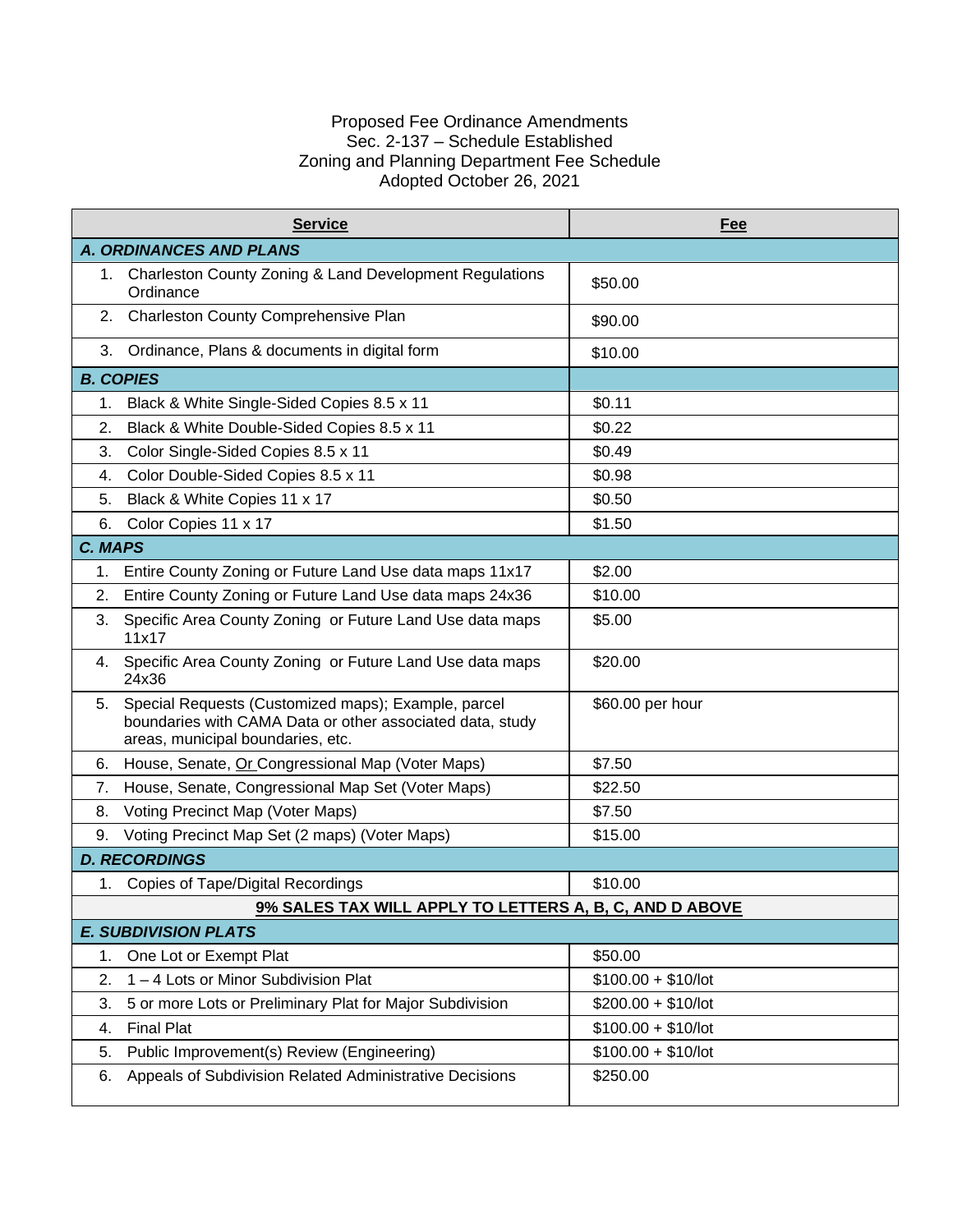|                                                                                                                                                                                                                                                                                                                                                                                                                           | <b>F. ZONING</b>                                                                                                                                                                                                                                                                                                                                                                                                                                                                            |                                |  |
|---------------------------------------------------------------------------------------------------------------------------------------------------------------------------------------------------------------------------------------------------------------------------------------------------------------------------------------------------------------------------------------------------------------------------|---------------------------------------------------------------------------------------------------------------------------------------------------------------------------------------------------------------------------------------------------------------------------------------------------------------------------------------------------------------------------------------------------------------------------------------------------------------------------------------------|--------------------------------|--|
|                                                                                                                                                                                                                                                                                                                                                                                                                           | 1. Zoning Verification                                                                                                                                                                                                                                                                                                                                                                                                                                                                      | \$10.00                        |  |
|                                                                                                                                                                                                                                                                                                                                                                                                                           | <b>G. ZONING PERMITS</b>                                                                                                                                                                                                                                                                                                                                                                                                                                                                    |                                |  |
| 1.                                                                                                                                                                                                                                                                                                                                                                                                                        | <b>Temporary Zoning Permit Fee</b>                                                                                                                                                                                                                                                                                                                                                                                                                                                          | \$50.00                        |  |
| 2.                                                                                                                                                                                                                                                                                                                                                                                                                        | Protected/Grand Tree Removal Permit (Zoning Permit)                                                                                                                                                                                                                                                                                                                                                                                                                                         | \$25.00                        |  |
| 3.                                                                                                                                                                                                                                                                                                                                                                                                                        | <b>Residential Land Disturbance</b>                                                                                                                                                                                                                                                                                                                                                                                                                                                         | \$25.00                        |  |
| 4.                                                                                                                                                                                                                                                                                                                                                                                                                        | <b>Residential Zoning Permit</b>                                                                                                                                                                                                                                                                                                                                                                                                                                                            | \$25.00                        |  |
| 5.                                                                                                                                                                                                                                                                                                                                                                                                                        | Home Occupation                                                                                                                                                                                                                                                                                                                                                                                                                                                                             | \$50.00                        |  |
| 6.                                                                                                                                                                                                                                                                                                                                                                                                                        | <b>Commercial and Industrial Zoning Permits:</b>                                                                                                                                                                                                                                                                                                                                                                                                                                            |                                |  |
|                                                                                                                                                                                                                                                                                                                                                                                                                           | Up to 5,000 SF building size<br>a.                                                                                                                                                                                                                                                                                                                                                                                                                                                          | \$50.00                        |  |
|                                                                                                                                                                                                                                                                                                                                                                                                                           | 5,000 SF and greater building size<br>b.                                                                                                                                                                                                                                                                                                                                                                                                                                                    | \$75.00                        |  |
| 7.                                                                                                                                                                                                                                                                                                                                                                                                                        | Short-Term Rental Permit: Limited Home Rental (LHR).<br>Note that additional applications, processes, and fees may<br>apply pursuant to the requirements for Short-Term Rentals<br>contained in the Charleston County ZLDR.                                                                                                                                                                                                                                                                 | \$100.00                       |  |
|                                                                                                                                                                                                                                                                                                                                                                                                                           | 8. Short-Term Rental Permit: Extended Home Rental (EHR)<br>Note that in addition to the EHR Zoning Permit application and<br>fee, Site Plan Review and Special Exception applications and<br>required fees must be submitted pursuant to the requirements<br>and processes contained in the ZLDR. Zoning Permits for<br>VHRs will not be issued until/unless the Site Plan Review<br>application is approved and the Board of Zoning Appeals<br>approves the Special Exception application. | \$200.00                       |  |
|                                                                                                                                                                                                                                                                                                                                                                                                                           | 9. Short-Term Rental Permit: Commercial Guest House (CGH)<br>Note that in addition to the CGH Zoning Permit application and<br>fee, a Site Plan Review application (with the required fee)<br>must be submitted pursuant to the requirements and<br>processes contained in the ZLDR. Zoning Permits for CHRs<br>will not be issued until/unless the Site Plan Review application<br>is approved.                                                                                            | \$300.00                       |  |
|                                                                                                                                                                                                                                                                                                                                                                                                                           | H. ZONING AND COMPREHENSIVE PLAN AMENDMENTS                                                                                                                                                                                                                                                                                                                                                                                                                                                 |                                |  |
| 1.                                                                                                                                                                                                                                                                                                                                                                                                                        | Zoning Map Amendments [Rezonings] including Form-Based<br><b>Zoning District Applications</b>                                                                                                                                                                                                                                                                                                                                                                                               | $$150.00 + $10/ \text{acre}$   |  |
| 2.                                                                                                                                                                                                                                                                                                                                                                                                                        | Planned Development (PD) Zoning District Applications                                                                                                                                                                                                                                                                                                                                                                                                                                       |                                |  |
|                                                                                                                                                                                                                                                                                                                                                                                                                           | a. Less than 10 acres                                                                                                                                                                                                                                                                                                                                                                                                                                                                       | $$300.00 + $10/ \text{acre}$   |  |
|                                                                                                                                                                                                                                                                                                                                                                                                                           | b. 10-99 acres                                                                                                                                                                                                                                                                                                                                                                                                                                                                              | $$1,000.00 + $15/acre$         |  |
|                                                                                                                                                                                                                                                                                                                                                                                                                           | c. 100 acres or greater                                                                                                                                                                                                                                                                                                                                                                                                                                                                     | $$1,500.00 + $20/acre$         |  |
| 3.                                                                                                                                                                                                                                                                                                                                                                                                                        | Amendment to existing Planned Development text                                                                                                                                                                                                                                                                                                                                                                                                                                              | $$300.00 + $2/ \text{acre}$    |  |
| 4.                                                                                                                                                                                                                                                                                                                                                                                                                        | <b>Sketch Plan Amendment</b>                                                                                                                                                                                                                                                                                                                                                                                                                                                                | $$300.00 + $2/acre$            |  |
| 5.                                                                                                                                                                                                                                                                                                                                                                                                                        | Zoning and Land Development Regulations Ordinance Text<br>Amendments                                                                                                                                                                                                                                                                                                                                                                                                                        | \$250.00                       |  |
| 6.                                                                                                                                                                                                                                                                                                                                                                                                                        | <b>Comprehensive Plan Amendments</b>                                                                                                                                                                                                                                                                                                                                                                                                                                                        | \$250.00                       |  |
| Form-Based Zoning District (FBZD) Rezoning and Land Development Applications:<br>7.<br>Unless specifically addressed in letters a - i below, refer to the Fee Schedule for all other applicable fees.<br>Applicants may be required by Council to provide funds to the County to hire third party consultants and/or<br>experts necessary to assist the County in reviewing and evaluating the applications listed below. |                                                                                                                                                                                                                                                                                                                                                                                                                                                                                             |                                |  |
|                                                                                                                                                                                                                                                                                                                                                                                                                           | New FBZD Rezoning Applications<br>a.                                                                                                                                                                                                                                                                                                                                                                                                                                                        | $$150 + $10/$ acre of the FBZD |  |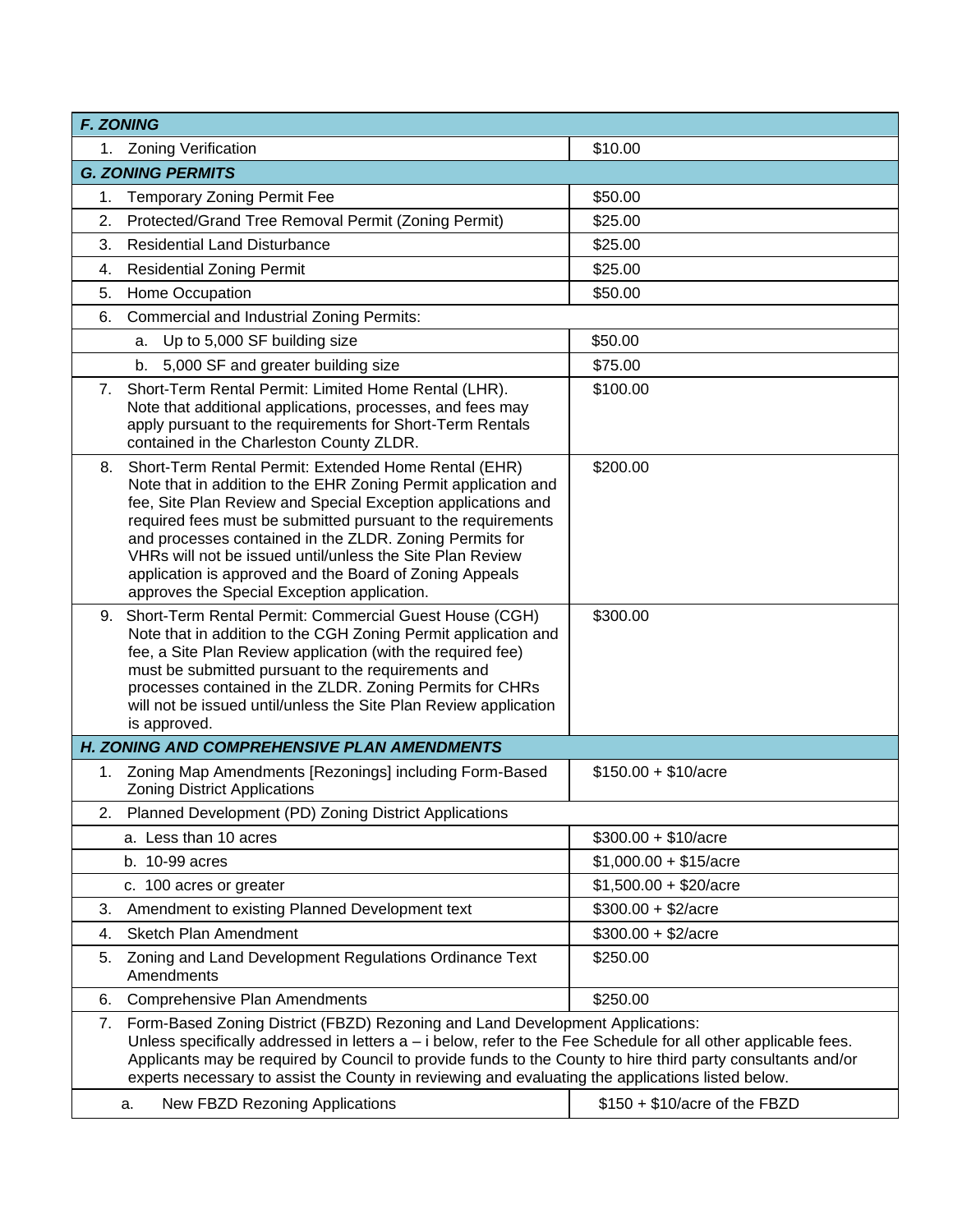| b. | Amendments to Approved FBZD Form District Master Plans. Note: The Zoning/Planning Director shall be<br>authorized to make determinations regarding categorization of amendments not specifically addressed<br>below as Major or Minor amendments.                                                                                                                                                                                                                                                                                                                                                                                                   |                                                                                                                                                                                                                                                                                                                                                                                                                                                                                                                                                          |
|----|-----------------------------------------------------------------------------------------------------------------------------------------------------------------------------------------------------------------------------------------------------------------------------------------------------------------------------------------------------------------------------------------------------------------------------------------------------------------------------------------------------------------------------------------------------------------------------------------------------------------------------------------------------|----------------------------------------------------------------------------------------------------------------------------------------------------------------------------------------------------------------------------------------------------------------------------------------------------------------------------------------------------------------------------------------------------------------------------------------------------------------------------------------------------------------------------------------------------------|
|    | <b>Minor Amendments:</b><br>i.<br>(a) Text amendments other than those associated<br>with Major Amendments, as defined below<br>(b) Changes to existing Transect Zones and/or<br>related dimensional standards<br>(c) Addition of new uses<br>(d) Changes to existing uses                                                                                                                                                                                                                                                                                                                                                                          | \$1,000                                                                                                                                                                                                                                                                                                                                                                                                                                                                                                                                                  |
|    | Major Amendments:<br>ii.<br>(a) Changes to approved Sector Maps<br>(b) Changes to approved Settlement Maps (when<br>Sectors are not utilized)<br>(c) Increases in overall density<br>(d) Addition of new Transect Zones and related<br>dimensional standards<br>(e) Addition of new Special Districts<br>(f) Amendments to approved Special Districts<br>(acreage, text, dimensional standards, and/or<br>map location(s))<br>(g) Addition of new complex Thoroughfare Types<br>and Assemblies that utilize components not<br>included in ZLDR Tables 7.4.G and 7.4.L and<br>new Thoroughfare Types proposed at time of<br>Community Plan submittal | Major Amendments to FBZDs that ARE<br>part of Developments of County<br>Significance:<br>$$150 + $10/$ acre for the 25% acreage +<br>\$1/acre for the 75% Acreage*<br>Major Amendments to FBZDs that are<br>NOT part of Developments of County<br>Significance:<br>$$150 + $10/$ acre of the FBZD*<br>*Note: The fee for the addition of new<br>Special Districts and/or amendments to<br>approved Special Districts shall be \$150 +<br>\$10/acre of the proposed Special<br>District(s), including any proposed<br>increases in Special District size. |
| c. | Special Districts Requiring Planning Commission<br>Approval                                                                                                                                                                                                                                                                                                                                                                                                                                                                                                                                                                                         | \$150 + \$10/acre for the total acreage of<br>the Special District(s)                                                                                                                                                                                                                                                                                                                                                                                                                                                                                    |
| d. | <b>Community Unit Tract Boundary Subdivision</b>                                                                                                                                                                                                                                                                                                                                                                                                                                                                                                                                                                                                    | Subdivision fees contained in this Fee<br>Schedule apply                                                                                                                                                                                                                                                                                                                                                                                                                                                                                                 |
| е. | Special District Tract Boundary Subdivision                                                                                                                                                                                                                                                                                                                                                                                                                                                                                                                                                                                                         | Subdivision fees contained in this Fee<br>Schedule apply                                                                                                                                                                                                                                                                                                                                                                                                                                                                                                 |
| f. | Infrastructure Plan Subdivision                                                                                                                                                                                                                                                                                                                                                                                                                                                                                                                                                                                                                     | Subdivision fees contained in this Fee<br>Schedule apply                                                                                                                                                                                                                                                                                                                                                                                                                                                                                                 |
| g. | Community Plan Review (New Plans and Amendments to<br>Approved Plans)                                                                                                                                                                                                                                                                                                                                                                                                                                                                                                                                                                               | \$150 + \$10/acre of the Community Unit                                                                                                                                                                                                                                                                                                                                                                                                                                                                                                                  |
| h. | Special District Plan Review (New Plans and<br>Amendments to Approved Plans)                                                                                                                                                                                                                                                                                                                                                                                                                                                                                                                                                                        | \$150 + \$10/acre of the Special District                                                                                                                                                                                                                                                                                                                                                                                                                                                                                                                |
| i. | Lot, Block, and Building Plans (New Plans and Amendments to Approved Plans). Other Subdivision and<br>Site Plan Review Fees contained in this Fee Schedule do not apply.                                                                                                                                                                                                                                                                                                                                                                                                                                                                            |                                                                                                                                                                                                                                                                                                                                                                                                                                                                                                                                                          |
|    | <b>Residential Lots or Units</b><br>i.                                                                                                                                                                                                                                                                                                                                                                                                                                                                                                                                                                                                              | $$250 + $50$ per unit or lot                                                                                                                                                                                                                                                                                                                                                                                                                                                                                                                             |
|    | ii.<br>Commercial/Industrial Lots or Mixed Use Buildings -<br>Up to 10,000 Square Feet                                                                                                                                                                                                                                                                                                                                                                                                                                                                                                                                                              | $$250 + $0.03$ per square foot                                                                                                                                                                                                                                                                                                                                                                                                                                                                                                                           |
|    | Commercial/Industrial Lots or Mixed Use Buildings -<br>Ш.<br>10,000 Square Feet or More                                                                                                                                                                                                                                                                                                                                                                                                                                                                                                                                                             | $$500 + $0.03$ per square foot                                                                                                                                                                                                                                                                                                                                                                                                                                                                                                                           |
|    | Institutional<br>İV.                                                                                                                                                                                                                                                                                                                                                                                                                                                                                                                                                                                                                                | $$250 + $0.03$ per square foot                                                                                                                                                                                                                                                                                                                                                                                                                                                                                                                           |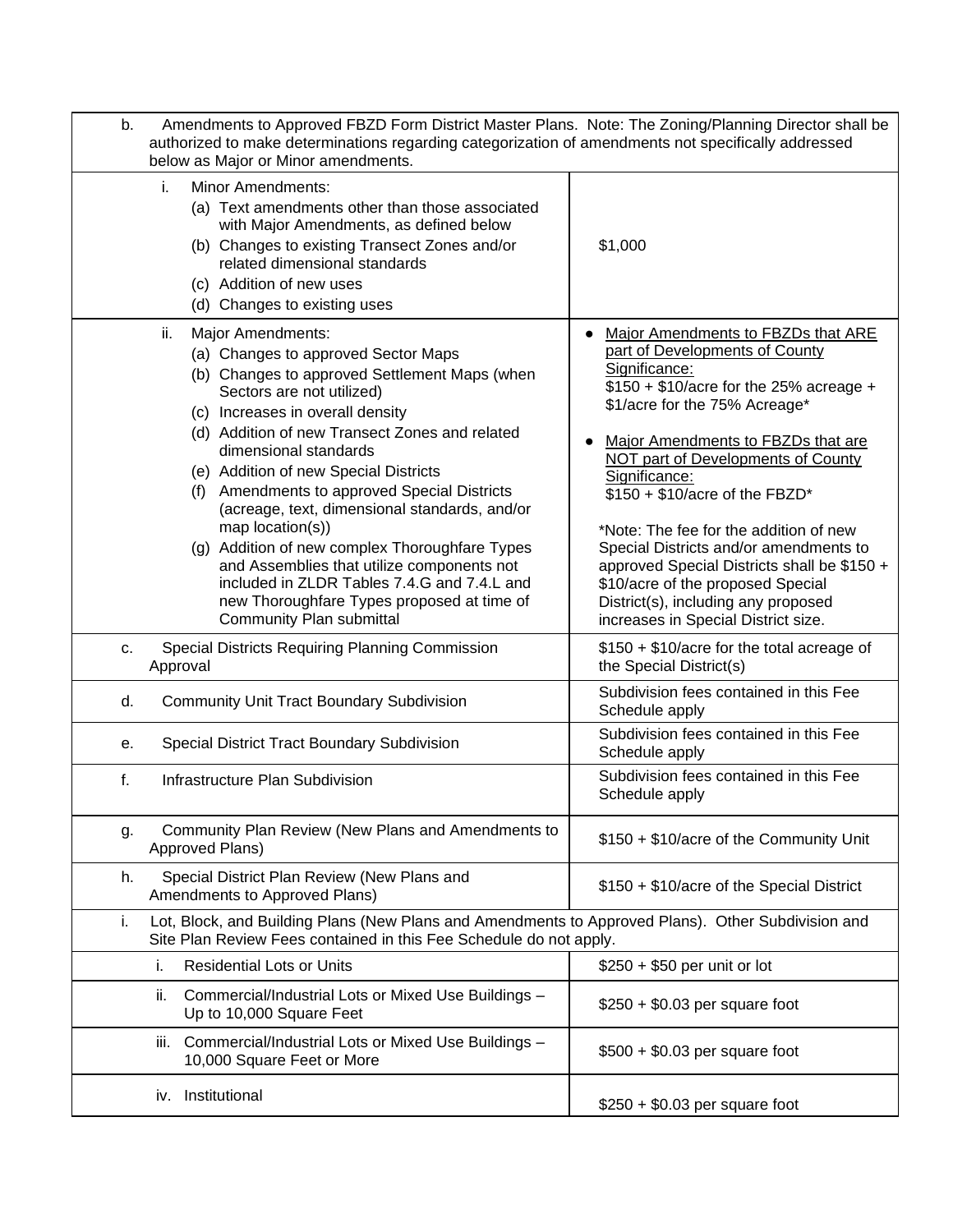| <b>DEVELOPMENT AGREEMENT APPLICATIONS</b> |                                                                                                               |                                                                                                                                                                                                                                                                                                                                             |  |  |
|-------------------------------------------|---------------------------------------------------------------------------------------------------------------|---------------------------------------------------------------------------------------------------------------------------------------------------------------------------------------------------------------------------------------------------------------------------------------------------------------------------------------------|--|--|
| 1.                                        | Development Agreement Application Fees                                                                        | • $$750 + $10/a$ cre; and<br>Applicants may be required by Council to<br>provide funds to the County to hire third<br>party consultants and/or experts<br>necessary to assist the County in<br>reviewing and evaluating the application.                                                                                                    |  |  |
|                                           | <b>J. SITE PLAN REVIEW</b>                                                                                    |                                                                                                                                                                                                                                                                                                                                             |  |  |
|                                           | 1. Limited Site Plan Review                                                                                   | \$50.00                                                                                                                                                                                                                                                                                                                                     |  |  |
|                                           | 2. Up to 5,000 SF building size or up to 10 acres if no buildings<br>are included in the application          | \$250.00                                                                                                                                                                                                                                                                                                                                    |  |  |
|                                           | 3. Greater than 5,000 SF building size or 10 acres or more if no<br>buildings are included in the application | \$500.00                                                                                                                                                                                                                                                                                                                                    |  |  |
|                                           | <b>K. BOARD OF ZONING APPEALS</b>                                                                             |                                                                                                                                                                                                                                                                                                                                             |  |  |
| 1.                                        | Appeals of Zoning Related Administrative Decisions                                                            | \$250.00                                                                                                                                                                                                                                                                                                                                    |  |  |
| 2.                                        | <b>Special Exceptions</b>                                                                                     | \$250.00                                                                                                                                                                                                                                                                                                                                    |  |  |
| 3.                                        | <b>Zoning Variances</b>                                                                                       | \$250.00                                                                                                                                                                                                                                                                                                                                    |  |  |
| 4.                                        | Protected/Grand Tree Removal Zoning Variances                                                                 | $$250.00 + $50.00$                                                                                                                                                                                                                                                                                                                          |  |  |
|                                           | <b>L. ADDRESSING</b>                                                                                          |                                                                                                                                                                                                                                                                                                                                             |  |  |
|                                           | 1. Street Name Change                                                                                         | \$50.00                                                                                                                                                                                                                                                                                                                                     |  |  |
|                                           | 2. Street Sign                                                                                                | \$200.00                                                                                                                                                                                                                                                                                                                                    |  |  |
| <b>M. SIGNS</b>                           |                                                                                                               |                                                                                                                                                                                                                                                                                                                                             |  |  |
| 1.                                        | <b>Billboards</b>                                                                                             | Site Plan Review + \$50.00                                                                                                                                                                                                                                                                                                                  |  |  |
| 2.                                        | Wall Signs (per use)                                                                                          | \$50.00                                                                                                                                                                                                                                                                                                                                     |  |  |
| 3.                                        | Free Standing Sign                                                                                            | \$50.00                                                                                                                                                                                                                                                                                                                                     |  |  |
| 4.                                        | Agricultural Sign                                                                                             | \$20.00                                                                                                                                                                                                                                                                                                                                     |  |  |
|                                           | <b>N. COUNTY COUNCIL</b>                                                                                      |                                                                                                                                                                                                                                                                                                                                             |  |  |
|                                           | 1. Review of Tax Increment Financing (TIF) District and<br>Residential Improvement District (RID) Proposals   | • The fee is equivalent to 0.005 multiplied<br>by the requested County's portion of the<br>proposed TIF or RID District; and<br>Applicants may be required by Council to<br>provide funds to the County to hire third<br>party consultants and/or experts<br>necessary to assist the County in<br>reviewing and evaluating the application. |  |  |
| 2.                                        | 208 Water Quality Management Plan Amendments                                                                  | \$500.00; and<br>$\bullet$<br>Comprehensive Plan Amendment fee (if<br>applicable); and<br>Applicants may be required by Council to<br>provide funds to the County to hire third<br>party consultants and/or experts<br>necessary to assist the County in<br>reviewing and evaluating the application.                                       |  |  |